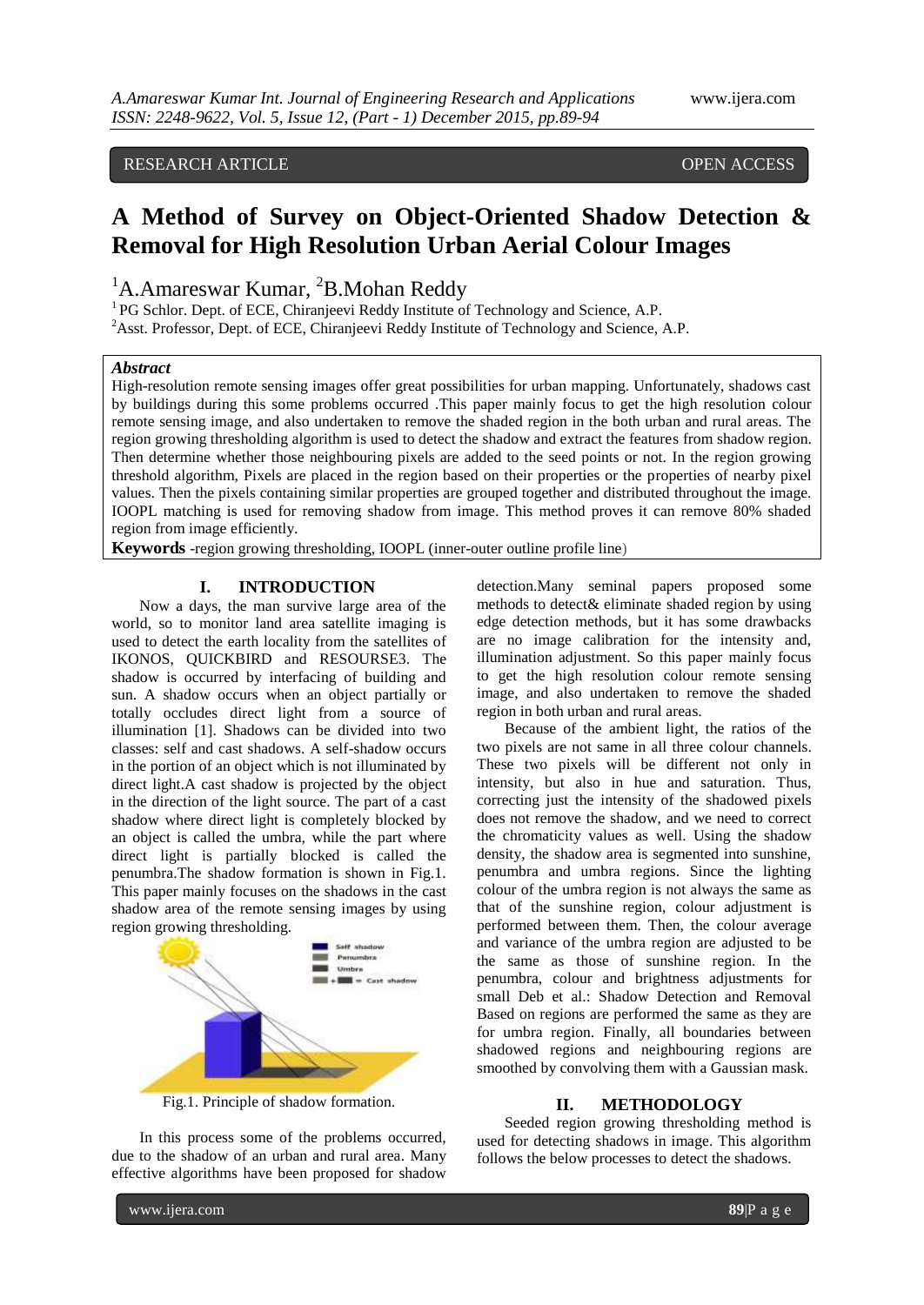#### **A. Pre-processing:**

In pre-processing, the input image is under gone for RGB into grayscale image conversion process. The converted grayscale image is resized into specific resolution; hence the resolution is maintained till further process. If any noise is added to image, then the image is not proper visible, so a filter is used to eliminate noise present in the image. In this method, Pre-processing is carried out by resizing the image. Then the resized image is converted into grayscale image. The grayscale image is then converted into the noise free image by using medianfilter. This filtered image is then converted into binary image. The object region is considered as '1' and dark area is considered as '0'.After Preprocessing image look likes as shown in fig 2.



Fig.2. Pre-processed image

#### **B. Feature Extraction:**

Feature extraction is the process of extracting required data"s from the region of interest. In this method, shadow feature is extracted by region growing threshold method. Then the object properties such as spectral features and geometric features are combined with a spatial relationship, in which the false shadows are detected and eliminated. In this technique, the feature extraction is carried to extract the features of five major categories.

- Extract average grayscale value of Pre-processed image.
- Extract histogram peak of shadow area.
- Calculatethreshold value of image.
- Extract frequency of image also.
- Extract nearby pixel values from same image.

#### **C. Segmentation:**

Segmentation is the process of separating required part from the cluster of unwanted background region. To separate required object, shape factor and colour factor is considered to remove the shadow, but dark region of image should not be eliminated. The parameter of each image is

recorded and then variation in the shadow and dark area is noted.

By using the method of region growing threshold algorithm, Pixels are placed in the region based on their properties or the properties of the nearby pixel values. Then the pixels containing the similar properties are grouped together and then the large number of pixels is distributed throughout the image. The aim of region detection is to provide the possibility to characterize the detected object by parameter analysis (shape, position, size...) Edgebased segmentation: borders between regions. Region-based segmentation [6]: direct construction of regions. It is an easy way to construct regions from their borders and it is also easy to detect borders of existing regions. Segmentations resulting from edgebased method and region growing method are not usually exactly the same. Region growing is simplest in region-base image segmentation method. The concept of region growing algorithm is check the neighbouring pixels of the initial seed points, then determine whether those neighbouring pixels are added to the seed points or not.The resultant image is as shown in fig.3



Fig.3. segmented image

#### **D. Shadow Detection**

Here main focus is only on the shadows in the cast shadow area ofremote sensing images. Therelationship between shadows and it regions is formalized in order to derive relevant shadow properties.

## **i. Spectral properties of shadows**

To describe the spectral appearance [7] of a surface in shadow, let us consider the physics of colour generation. The appearance of a surface is the result of interaction among illumination, surface reflectance properties, and responses of a chromatic mechanism. This chromatic mechanism is composed of three colour filters in a colour camera. Ambient light can have different spectral characteristics with respect to direct light. The case of outdoor scenes,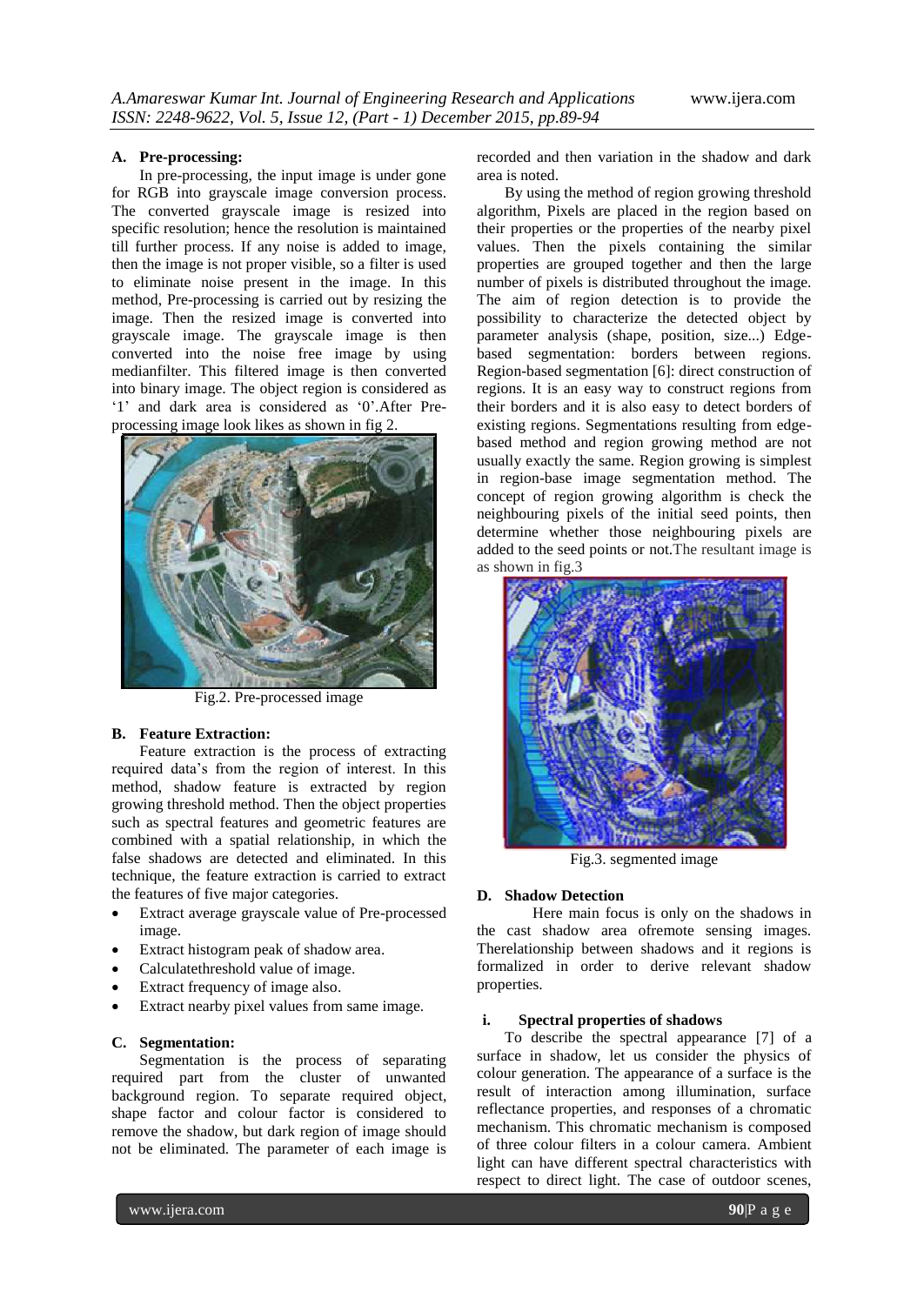where the diffuse light from the sky differs in spectral composition with respect to the direct light from sun.

#### **ii. Geometrical properties of shadows:**

The geometric appearance [7] of a shadow depends on objects and scene layout. However, it is possible to identify some geometrical characteristics of shadows, theshadow boundaries, without any knowledge of the structure of the object or of the scene. Shadow boundaries can be classified into four classes: shadow-making lines, shadow lines, occluding lines, and hidden shadow lines. These lines are depicted in Fig.4.



Fig.4.Shadow lines definition.

#### **iii. Detection of Shadow Areas:**

In this method,shadow feature is extracted with region growing threshold method.Then object properties such as spectral features and geometric features are combined with a spatial relationship, in which the false shadows are detected and eliminated.

Researchers have used several different methods to find the threshold to accurately separate shadow and non-shadow areas.By the method region growing thresholding, detection of shadow and non-shadow areas and correctly separating the regions that have same properties are easily carried out.In the Histogram splitting provides a feasible way to find the threshold for shadow. In the histogram averageof the two peaks is adopted as the threshold.

The shadow objects are found by comparing the threshold and grayscale average of each object obtained in segmentation. In addition, atmospheric molecules scatter the blue wavelength most among the visible rays (Rayleigh scattering). So for the same object, when in shadow and non-shadow, its grayscale difference at the red and green wavebands is more noticeable than at the blue waveband. Thus, a suspected shadow is retrieved with the threshold method at the red and green wavebands. Specifically, an object is determined to be a suspected shadow if itsgrayscale average is less than the thresholds in both red and green wavebands. The resultant image as shown in fig.5.



Fig.5. shadow detection

## **E. ELIMINATION OF FALSE SHADOWS**

Dark objects may be included in the suspected shadows, so more accurate shadow detection results are needed to eliminate these dark objects. Rayleigh scattering results in a smaller grayscale difference between a shadow area and a non-shadow area in the blue  $(B)$  waveband than in the red  $(R)$  and green  $(G)$ wavebands. Consequently, for the majority of shadows, the grayscale average at the blue waveband *Gb*is slightly larger than the grayscale average at the green waveband *Gg*. Also, the properties of green vegetation itself make *Gg*significantly larger than *Gb*, so false shadows from vegetation can be ruled out by comparing the *Gb* and *Gg*of all suspected shadows. Namely, for the object *i*, when *Gb*+ *Ga <Gg*, *i*can be defined to be vegetation and be ruled out. *Ga* is the correction parameter determined by the image type.

After the elimination of false shadows from vegetation, spatial information of objects, i.e., geometrical characteristics and the spatial relationship between objects is used to rule out other dark objects from the suspected shadows. Lakes, ponds, and rivers all have specific areas, shapes, and other geometrical characteristics. Most bodies of water can be ruled out due to the area and shape of the suspected shadows of the object that they produce. However, the aforementioned method still cannot separate shadows from some other dark objects. Spatial relationship features are used to rule out dark objects in the suspected shadows. Dark objects are substantive objects, while shadows are created by taller objects which block the light sources and may be linked together with the objects that result in the shadows. An obscured area (i.e., a shadow) forms a darker area in an image. The object blocking the light forms a lighter area in an image. At the same time, the sun has a definite altitude angle, and a shadow boundary reflects the boundary of a building and the position of a light source. Buildings, trees, and telegraph poles are the main objects creating shadows in urban remote sensing images.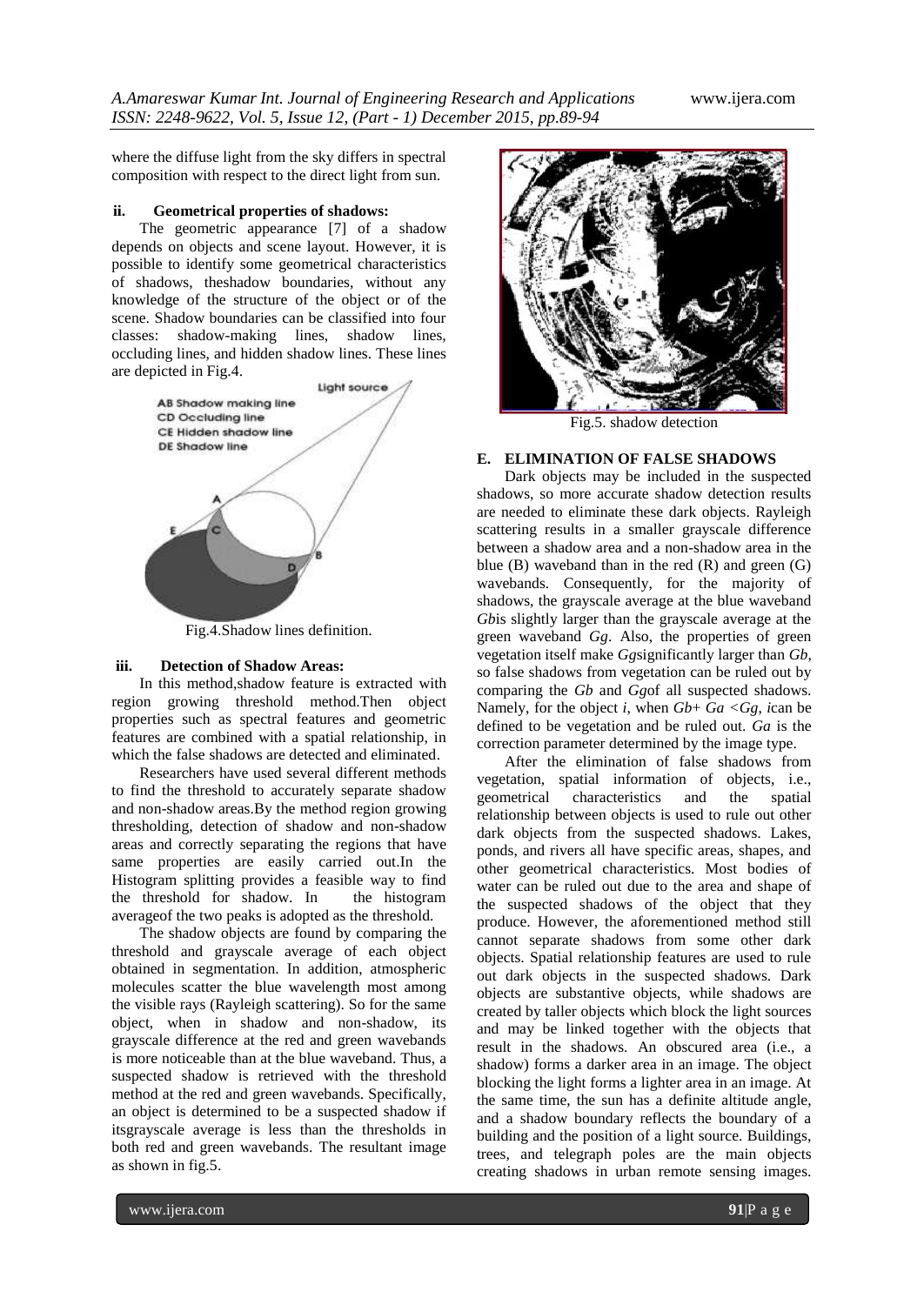Their shadow boundaries usually have a certain direction. To retrieve shadows using spatial relationships, the linear boundaries of suspected shadows are first analysed to predict the probable trend of a shadow, according to which the approximate position of a large object is predicted. To determine whether it is a shadow, the proximity of a dark object to a light object within this azimuth is measured. An average spectral difference can be used to decide whether there are light objects linked around a shadow.After elimination of false shadows the image is as shown in fig.6



Fig.6. elimination of false shadows

## **F. Inner and outer outlines:**

To recover the shadow areas in an image, we use a shadow removal method based on IOOPL [3] matching. There is a large probability that both shadow and non-shadow areas in close range on both sides of the shadow boundary belong to the same type of object. The inner and outer outlines can be obtained by contacting the shadow boundary inward and expanding it outward, respectively. Then, the inner and outer outline profile lines are generated along the inner and outer outline lines to determine the radiation features of the same type of object on both sides. As shown in Fig. 7, *R* is the vector line of

the shadow boundary obtained from shadow detection, *R*1 is the outer outline in the non-shadow area after expanding *R* outward, and *R*2 is the inner outline in the shadow area after contracting *R* inward. There is a one-to-one correspondence between nodes on *R*1 and *R*2. When the correlation between *R*1 and *R*2 is close enough, there is a large probability that this location belongs to the same type of object. The grayscale value of the corresponding nodes along *R*1 and *R*2 at each waveband is collected to obtain the IOOPL. The outer profile lines (OPLs) in the shadow area are marked as inner OPLs; OPLs in the nonshadow area are marked as outer OPLs (Fig. 7). The objects on both sides of the shadow boundary linked with a building forming a shadow are usually not homogeneous, and the corresponding inner and outer outline profile line sections are not reliable. In addition, the abnormal sections on the inner and outer outlines that cannot represent homogeneous objects need to be ruled out. Consequently, similarity matching needs to be applied to the IOOPL section by section to rule out the two kinds of nonhomogeneous sections mentioned previously. The parameters for shadow removal are obtained by analysing the grayscale distribution characteristics of the inner and outer homogeneous IOOPL sections.



Fig.7. Diagram of shadow boundary, inner, and outer outline lines.



Fig.8. IOOPL Matching

www.ijera.com **92**|P a g e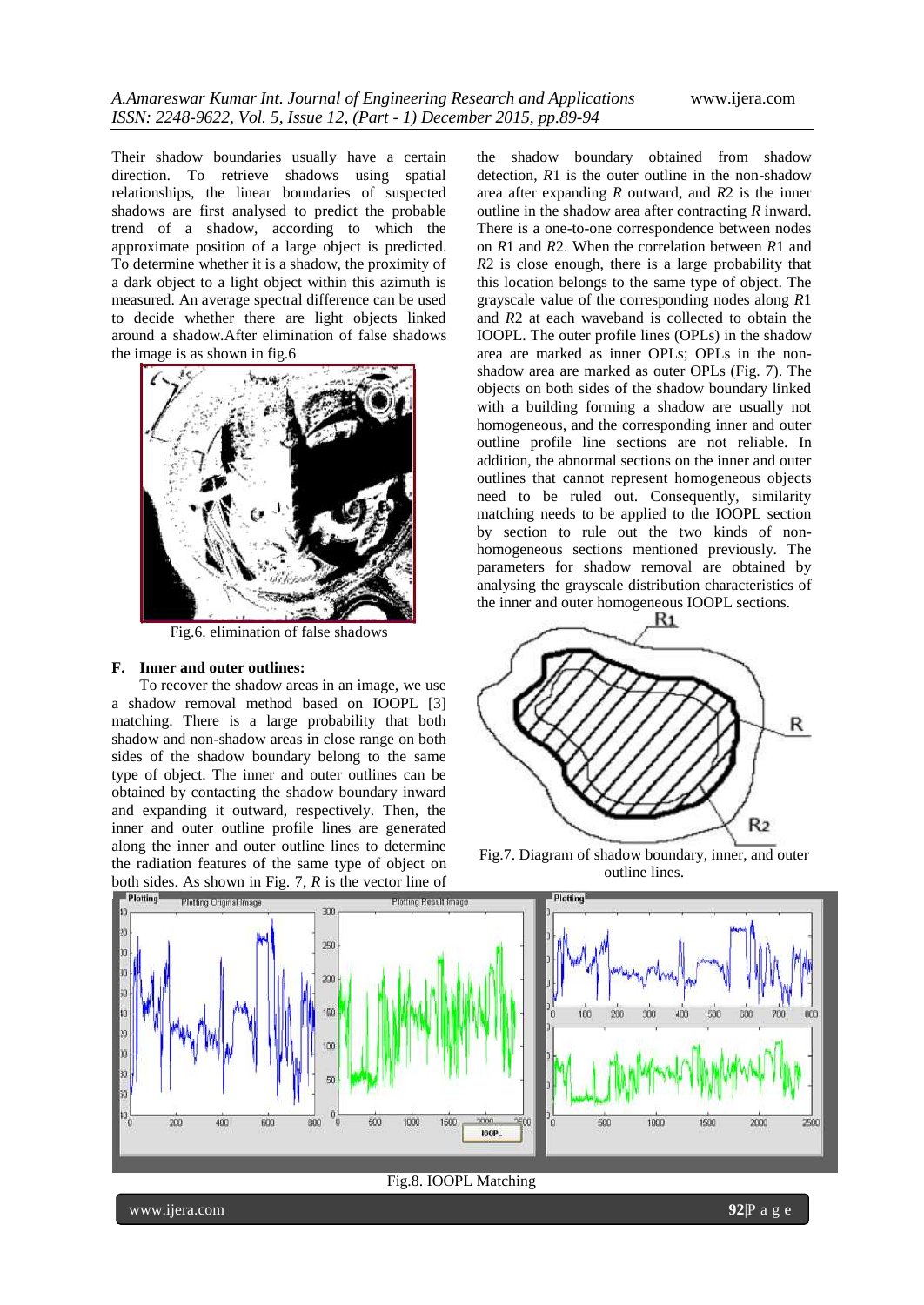#### **G. IOOPL Matching:**

IOOPL matching is a process of obtaining homogeneous sections by conducting similarity matching to the IOOPL section by sectionis shown in fig.8. Gaussian smoothing is used to simplify the view of IOOPL. The Gaussian smoothing template parameters were  $\sigma = 2$  and  $n = 11$ . To rule out the non-homogeneous sections, IOOPL is divided into average sections with the same standard, and then, the similarity of each line pair is calculated section by section. If correlation coefficient is large, it means that the shade and light fluctuation features of the IOOPL line pair at this section are consistent. If consistent, then this line pair belongs to same type of object, with different illuminations, and thus is considered to be matching. If correlation coefficient is small, then some abnormal parts representing some different types of objects exist in this section.

#### **III. Implementation of shadow removal**

Shadows are removed by using the homogeneous sections obtained by line pair matching. There are two approaches for shadow removal. One approach calculates radiation parameter according to the homogeneous points of each object and then applies the relative radiation correction to each object. The other approach collects and analyses all homogeneous sections for polynomial fitting (PF) and retrieves all shadows directly with the obtained fitting parameters.

#### **Evaluation Criteria**

Relative radiation correction generally assumes that a linear relationship exists between the grayscale value digital number (DN) of the image to be corrected and the DN of the reference image

$$
DNref = a \times DNrect + b.
$$

DNref is the DN of the object in the reference image, DNrect is the DN of the object in the image to be corrected, and *a* and *b* are the gain and offset respectively.

The gain and offset of the linear function can be estimated by the DN of the homogeneous sections. DNrect is the DN of the outer homogeneous sections, and DNrect is the DN of inner homogeneous sections. The radiation correction coefficients of the mean and variance method are

$$
a_{k} = \frac{y_{k}}{s_{xk}}; b_{k} - \overline{y_{k}} - a_{k}, \overline{x_{k}}
$$

where  $\overline{x_k}$  is the grayscale average of the inner homogeneous sections at the waveband  $k$ ,  $\overline{y_k}$  is the grayscale average of the outer homogeneous sections at the waveband  $k$ ,  $s_{x\hat{k}}$  is the standard deviation of the inner homogeneous sections at the corresponding waveband, and  $s_{yk}$  is the standard deviation of the outer homogeneous sections at the corresponding waveband. All points of the shadow are corrected according to

DNnonshadow =  $a_k \times$  DNshadow +  $b_k$ ,

where *DN*nonshadow stands for the pixel gray scale of the Shadow after correction, *DN*shadow stands for the pixel gray scale of the shadow before correction, and  $a_k$  and  $b_k$  are the coefficients of the minimum and maximum method or mean variance method calculated with the homogeneous points of the object. In PF, the grayscale value of the shadow area is directly obtained with the fitting parameters, as shown in

## $f(x) = ax3 + bx2 + cx + d$

After transforming the grey scale of the shadow area through  $f(x)$ , the shadow removal result can be obtainedand is shown in fig.9.



Fig.9. Resultant image

Analyse shadow and removal using mean and standard deviation as shown in below.

| $Table(1)$ sample analysis |        |           |
|----------------------------|--------|-----------|
|                            | Mean   | Standard  |
|                            |        | deviation |
| riginal image              | 115.05 | 59.3875   |

Recovered image 139.03 48.0605

#### **IV. CONCLUSION**

This paper proposed a forward method for shadow detection and removal in a single urban high resolution remote sensing images is REGION GROWING ALGORITHM for detecting shadow in images. Based on this methodto check neighbouring pixels of the initial seed points and then determine whether those neighbouring pixels are added to the region or not by this we can eliminate false shadows. For shadow removal based on IOOPLmatching can effectively restore the information in a shadow area. The homogeneous sections obtained by IOOPL matching can show the radiation grey scale of the same object in a shadow area and a non-shadow area. The parameters calculated by using the radiation